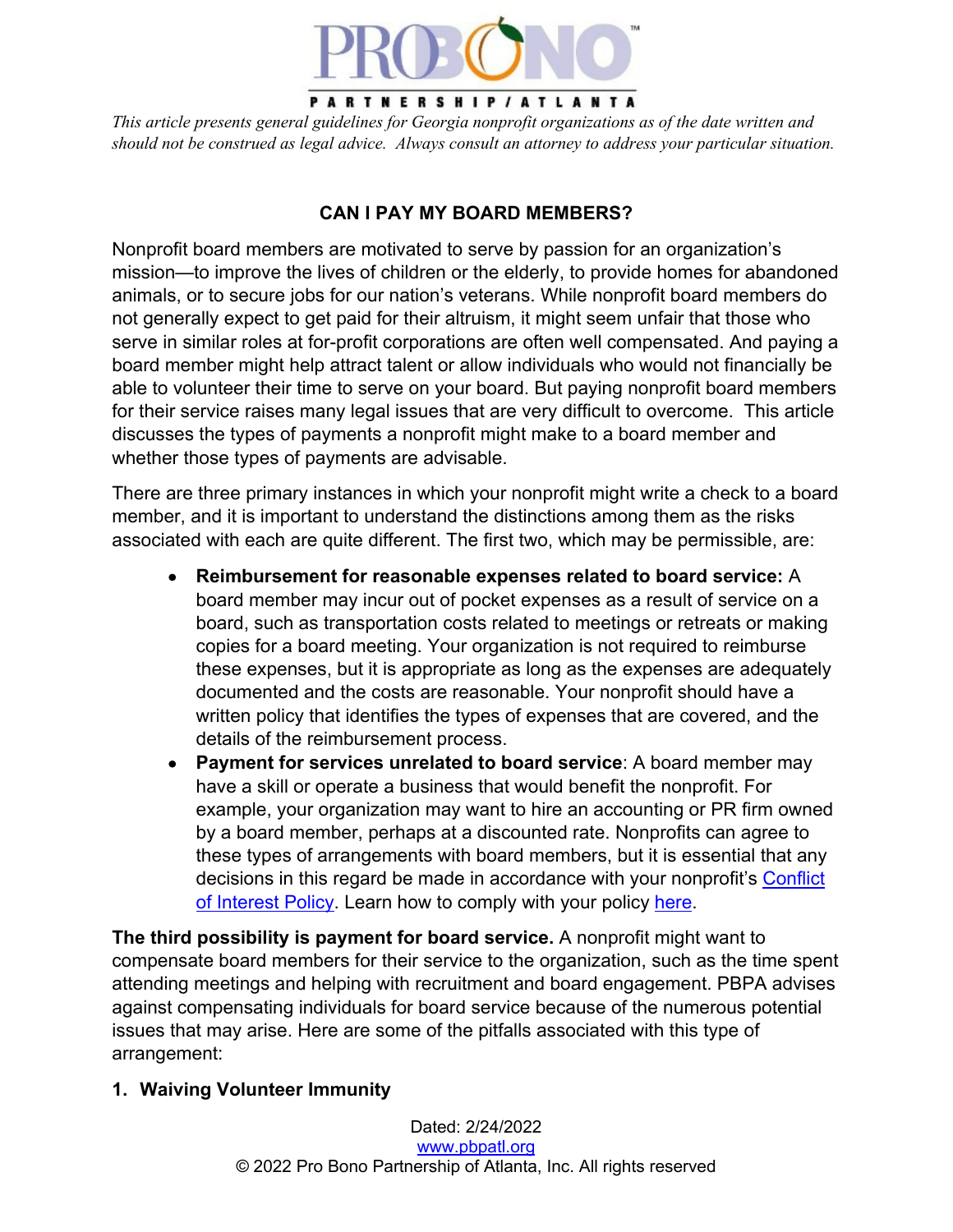Congress passed the Volunteer Protection Act ("VPA") to encourage volunteerism by providing certain immunity to volunteers for acts that occur within the scope of their authority as volunteers for the organization The VPA also prevents an individual who files a lawsuit from recovering punitive damages against volunteers. Immunity extends to members of the board *unless they are paid for their services*. The Georgia General Assembly has enacted a similar statute, but does not extend immunity to officers of the nonprofit who are compensated for their service. As such, board members will lose important legal protections in exchange for their compensation. Paying board members may also impact your insurance coverage (read more about the importance of comprehensive insurance here). While you may hope to recruit board members by paying them, it may have the opposite effect as each board member (present and future) must be fully informed of these increased liability risks.

## **2. Running Afoul of IRS Rules**

The IRS prohibits every 501(c)(3) nonprofit from paying its officers, directors and other insiders more than a reasonable amount for any goods or services they provide to the organization. Nonprofits that do not follow these rules, and any officer or director who approved what is called an "excess benefit" payment, may be subject to taxes, fines and other penalties. That fine can be up to 25 percent of the excess benefit, and up to 200 percent if the nonprofit fails to correct the mistake. A penalty can also be imposed on any managers that approved it. You can learn more about excess benefits here.

Because of the risk of hefty fines and penalties, paying board members for their service is uncommon, and typically happens only at large nonprofits and hospitals. In such cases, the organization must ensure that any board member compensation is not excessive and does not improperly benefit insiders. It sounds straightforward in concept, but is challenging in practice.

At a minimum, to minimize the risk of paying an excess benefit with board member compensation, your nonprofit would need to:

- Create an authorized body comprised of individuals with no interest in the transaction (so board members could not participate). It will be important to ensure that these individuals do not have other potential conflicts. For example, as the board oversees employee compensation, employees could not serve.
- The body would need to identify and evaluate comparable data to demonstrate that the rate of payment is fair.
- Decisions must be adequately documented and periodically revisited.

These steps might also require that the nonprofit make fundamental changes to its charter documents including its articles of incorporation and bylaws.

# **3. Complying with Transparency and Reporting Responsibilities**

If a board member is paid over \$600 per year, that individual will need to be issued an IRS Form 1099. In addition, you will need to disclose that your board members are paid